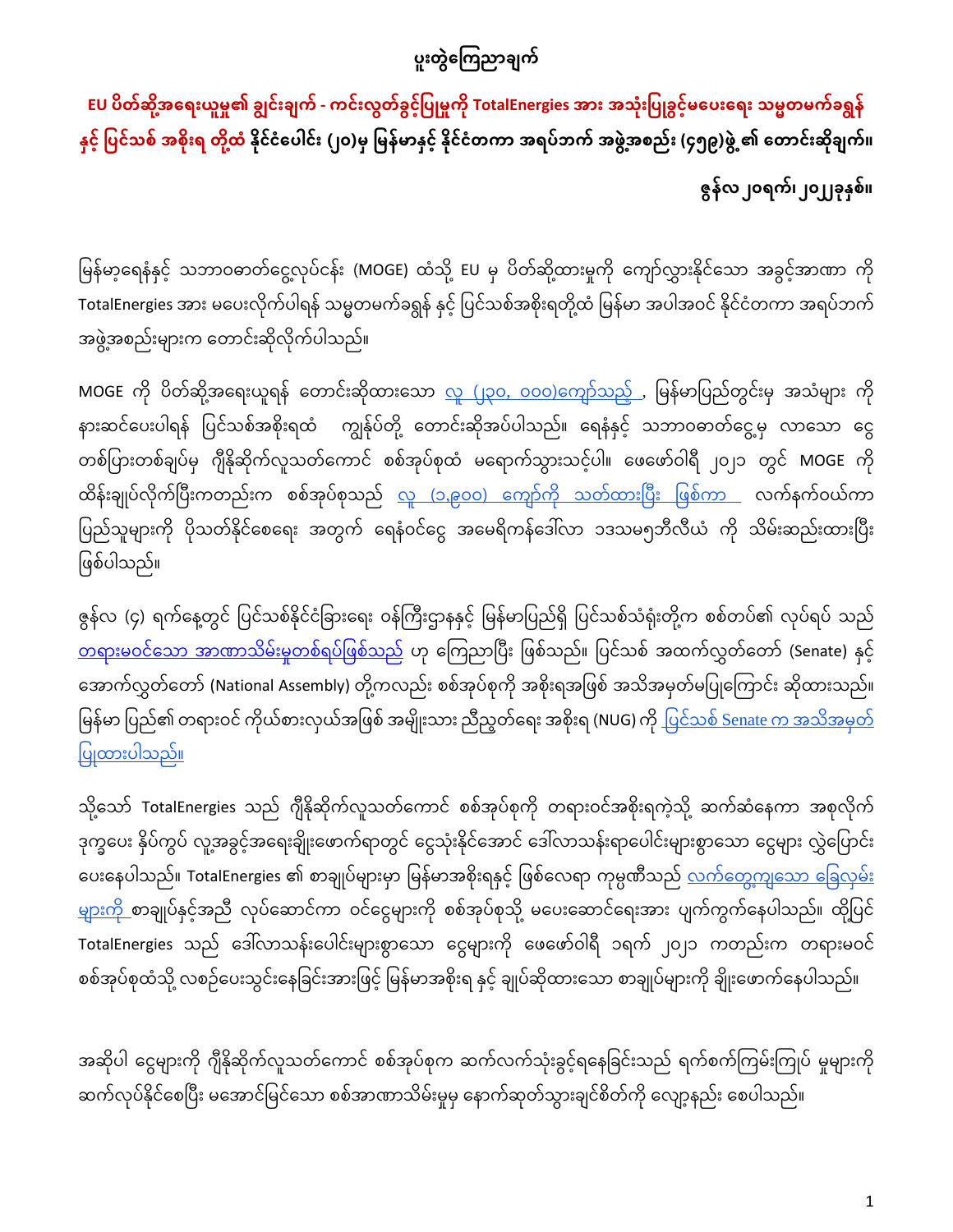လူ့အခွင့်အရေးအရ လိုက်နာရန် တာဝန်ရှိသည်များကို ထည့်မတွက်ကာ မြန်မာပြည်မှ ထွက်ခွါမည့် ဆောင်ရွက်ချက် သည် ' စစ်အုပ်စုအနေဖြင့် အစိုးရ လုပ်ပိုင်ခွင့်များကို မသင့်လျော်စွာ ရရှိနေစေမူများကို ဆက်လက် ဖြစ်စေပြီး MOGE မှ တဆင့် လစဉ် ရနေသော ဝင်ငွေများကို ပိုတိုး၍ ရရှိစေပါသည်။

MOGE ကို EU ပိတ်ဆို့ထားချက်အရ MOGE သို့ TotalEnergies က ဆက်လက်ငွေပေးချေလျှင် ၊ ကုမ္ပဏီထွက်ခွါပါက ရေနံနှင့်သဘာဝဓာတ်ငွေ့ ငွေများကို စစ်အုပ်စုက ဆက်လက် လုယက်ယူငင် နိုင်စေရန် အော်ပရေတာအသစ် PTTEP ဝင်လာနိုင်စေရေး၊ MOGE သို့ ရှယ်ယာများ လွှဲပြောင်းလျှင် ပြင်သစ် အစိုးရ၏ ခွင့်ပြုချက် လိုပါသည်။ (ခန့်မှန်းချေအားဖြင့် TotalEnergies ၏ ခြောက်လတာ ရှတ်သိမ်းရေး လုပ်ငန်းစဉ်အတွင်း အမေရိကန်ဒေါလာ သန်း (၂၅၀) ခန့်ရှိသည်) တနည်းအားဖြင့် ဆိုရလျှင် ရာဇဝတ်ကောင် စစ်အုပ်စုလက်ထဲသို့ ရေနံနှင့် သဘာဝဓာတ်ငွေ့ဝင်ငွေများ ထပ်မရောက် သွားရေး အတွက် TotalEnergies ကို တားမြစ်နိုင်စွမ်း ပြင်သစ်အစိုးရတွင် ရှိပါသည်။

# သမ္မတမက်ခရွန်နှင့် ပြင်သစ်အစိုးရကို ကျွန်ုပ်တို့က တောင်းဆိုသည်မှာ

၁) **EU ပိတ်ဆို့မှု၏ ချွင်းချက်ကင်းလွတ်ခွင့်ကို** TotalEnergies အား မပေးခြင်းဖြင့် ရာဇဝတ်ကောင် မြန်မာစစ်အုပ်စု ထံသို့ ရေနံနှင့် သဘာဝဓာတ်ငွေ့ ဒေါလာများ မရောက်သွားရနဲ **တားဆီးပေးရန်ဖြစ်သည်။** 

၂) မြန်မာပြည်သူများ၏ စစ်အာဏာရှင်စနစ် ရက်စက်ဆိုးရွားမှု အပြီးတိုင်ရေး တွန်းလှန်နေမှုများ နှင့် ဖက်ဒရယ် ဒီမိုကရေစီ တည်ထောင်ရေး၊ ဂျီနိုဆိုက်လူသတ်ကောင်များကို TotalEnergies က ငွေပေးနေမှုအား တားဆီးရေး စသည်တို့တွင် ပြင်သစ်အစိုးရ၏ ထောက်ခံပံ့ပိုးမှုက အလွန်အရေးကြီးပါသည်။

ပြင်သစ်သမ္မတ မက်ခရွန်အနေဖြင့် ၎င်း၏ ဉပဒေပြုအမတ်များ၊ အစိုးရအရာရှိများ၏ တိုက်တွန်းချက်ကို နားဆင်ကာ မြန်မာပြည်သူများ၏ ဆန္ဒကို လျစ်လျူရှုလျက် ဂျီနိုဆိုက်နှင့် လူသားမျိုးနွယ်အပေါ် ကျူးလွန်သော ရာဇဝတ်မှုများ၏ တရားခံ စစ်အုပ်စုကို ငွေပေးသည့် ကော်ပိုရေးရှင်းအား အလျော့ပေး လိုက်လျောခြင်းကို ရပ်တန့်ရမည် ဖြစ်ပေသည်။

# **ိုမ ိုသ ရှ လ ို ေါက ဆက်သွယ်ရန်။ ။**

သွေးစွန်းငွေ ဖြတ်တောက်ရေး လှုပ်ရှားမှု - <u>[bloodmoneycampaign21@gmail.com](mailto:bloodmoneycampaign21@gmail.com)</u> ရိုဟင်ဂျာ လွတ်မြောက်ရေး ညွန့်ပေါင်း အဖွဲ့ - <u>info@freerohingyacoalition.or</u>g ရှေ့ပြေး အသံ အဖွဲ့ ကား - [info@progressive-voice.org](mailto:info@progressive-voice.org)

ဖော်ပြပါ နိုင်ငံပေါင်း (၂၀)မှ မြန်မာ၊ ဒေသတွင်းနှင့် နိုင်ငံတကာမှ (၄၅၉) အဖွဲ့အစည်းများတွင် အရပ်ဖက် အဖွဲ့အစည်းများ၊ ရပ်ရွာ အခြေပြု အဖွဲ့အစည်းများ၊ လူ့အခွင့်အရေး အဖွဲ့များ၊ လူသားချင်း စာနာ ထောက်ထား မှုဆိုင်ရာ အဖွဲ့အစည်းများ၊ အစိုးရ မဟုတ်သော အဖွဲ့အစည်းများ၊ သပိတ် ကော်မတီများ၊ သမဂ္ဂများနှင့် အမည်မဖော်လိုသော အဖွဲ့အစည်းများ ပူးပေါင်း ပူးတွဲကြေငြာချက် ထုတ်ပြန်သည်။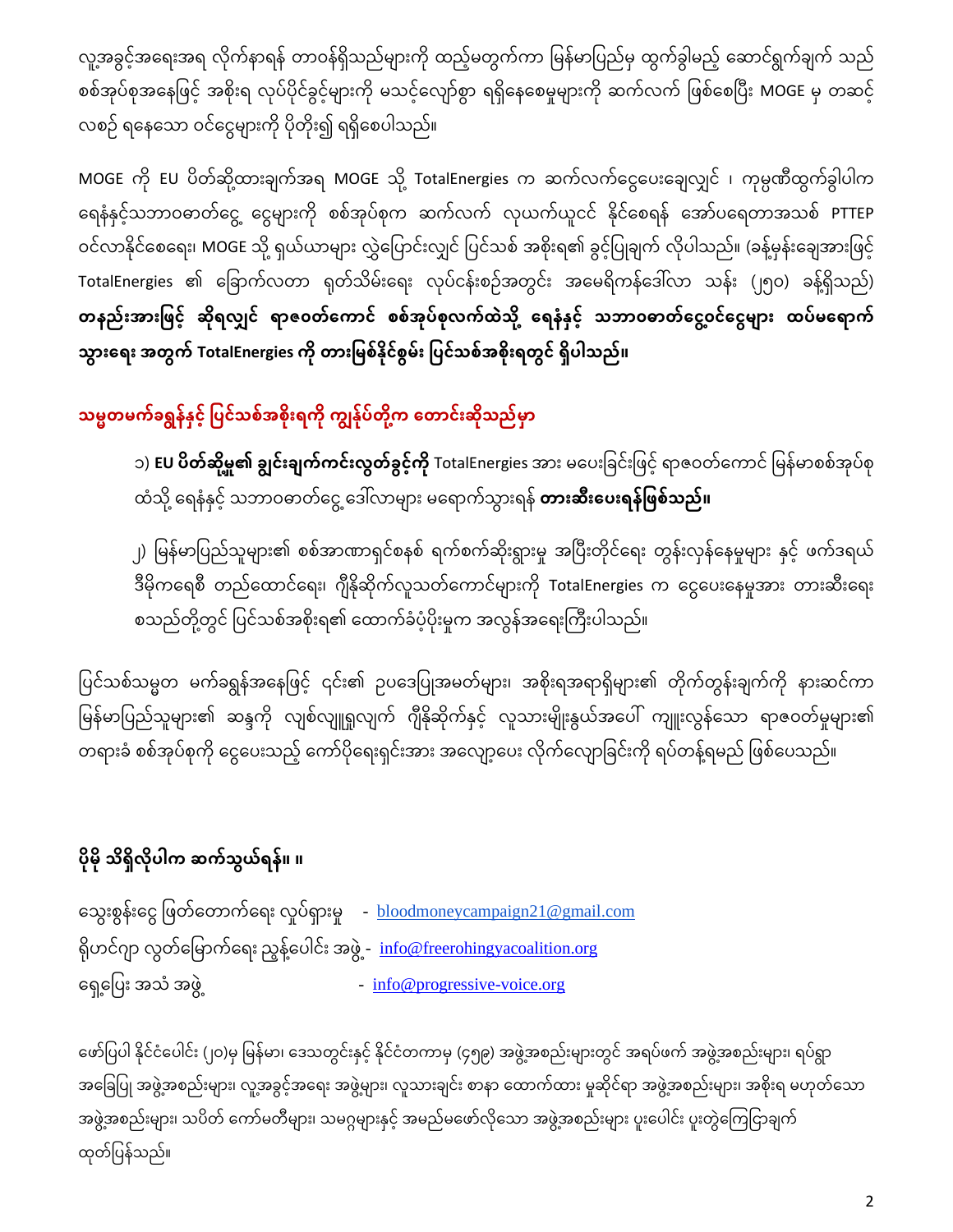## ပူးတွဲကြေငြာချက် ထုတ်ပြန်သော အဖွဲ့အစည်းများ။

### ❖ **Australia**

1. Publish What You Pay (Australia)

#### ❖ **Canada**

- 1. Burmese Canadian Network
- 2. Myanmar Emergency Fund (Canada) MEF Canada
- 3. Myanmar Student Association Ontario

### ❖ **Czech Republic**

- 1. Educational Initiatives Prague
- 2. Transparency International Czech Republic

#### ❖ **France**

- 1. Burmese Community in France
- 2. Doh Atu Ensemble pour le Myanmar
- 3. Info Birmanie

### ❖ **Germany**

- 1. Citizens Summons
- 2. FAU (International Committee)
- 3. Free Rohingya Coalition

## ❖ **Global**

- 1. Global Movement for Myanmar Democracy (GM4MD)
- 2. MilkTeaAlliance Calendar Team
- 3. MilkTeaAlliance Friends of Myanmar
- 4. Sisters 2 Sisters

## ❖ **India**

- 1. CRPH/NUG Support Group India
- 2. Forum for IT-ITES Employees (FITE)
- 3. India For Myanmar
- 4. Myanmar CDM Association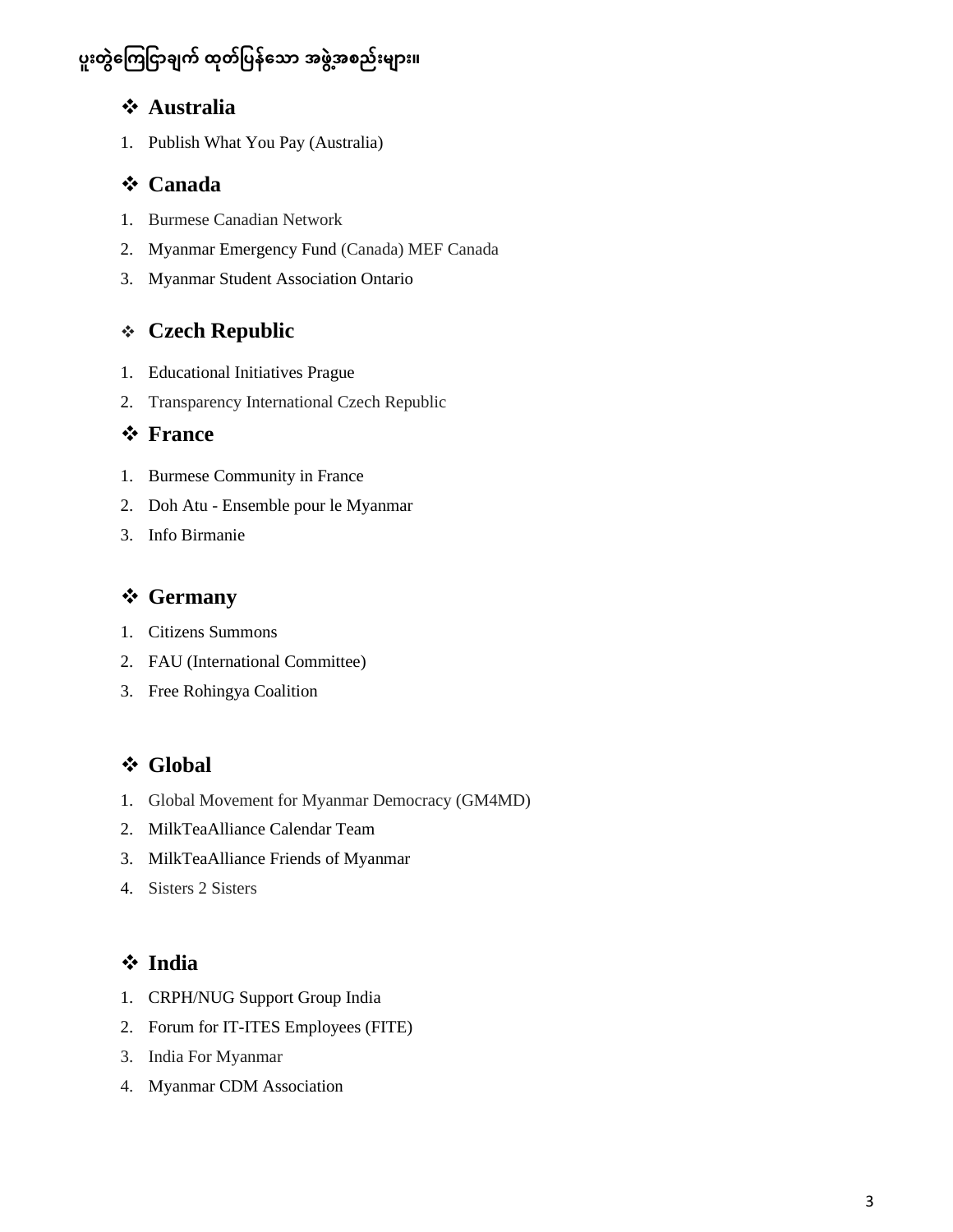#### ❖ **Ireland**

- 1. CRPH & NUG supporters Ireland
- 2. CRPH funding Ireland
- 3. Myanmar people from Ireland
- 4. Ah Nah podcast- conversation with Myanmar

## ❖ **Japan**

- 1. Association of United Nationality in Japan (AUN)
- 2. Burma Refugee Saving Association (B.R.S.A)
- 3. Chin Community of Japan (CCJ)
- 4. Chin Youth Organization of Japan (CYO-JP)
- 5. Colorfulspring (ရောင်စုံနွေဦး)
- 6. Dawei Youths in Japan (DYJ)
- 7. Dragon Dawn
- 8. Federation of Worker's Union of Burmese Citizens in Japan (FWUBC)
- 9. GenY For Revolution Japan
- 10. Global Myanmar Spring Revolution (Japan)
- 11. Hope For Youth -Kyushu Japan
- 12. International Society of Myanmar Scholars and Professionals (Japan)
- 13. Japan Myanmar Future Creative Association (JMFCA)
- 14. Kachin Affairs Organization -Japan (KAO (Japan)
- 15. Kansai Group Japan
- 16. Karen National League Japan-KNL
- 17. Karenni National Society (KNS)Japan
- 18. KnowUsMoreMyanmar (KUM)
- 19. Kobe Myanmar Community (KMC)
- 20. League For Democracy in Burma (L.D.B Japan)
- 21. MASBO-Myanmar Active Students & Businesspeople Organization
- 22. Mon Youth For Federal Democracy (MYFD)
- 23. Myanmar Development Support Group (MDSG)
- 24. Myanmar Nationalities' Support Organization JP (MNSO)
- 25. Myanmar Spring Revolution Japan (MSRJ)
- 26. Myanmar Tozan Club (MTC)
- 27. Myanmar Youth and Student Association, Japan (MYSA)
- 28. Myanmar's Youth Association Hokkaido (MYAH)
- 29. Okinawa Myanmar Association (OMA)
- 30. Palaung National Society Japan, PNS-Japan
- 31. People's Hope Spring Revolution (PHSR)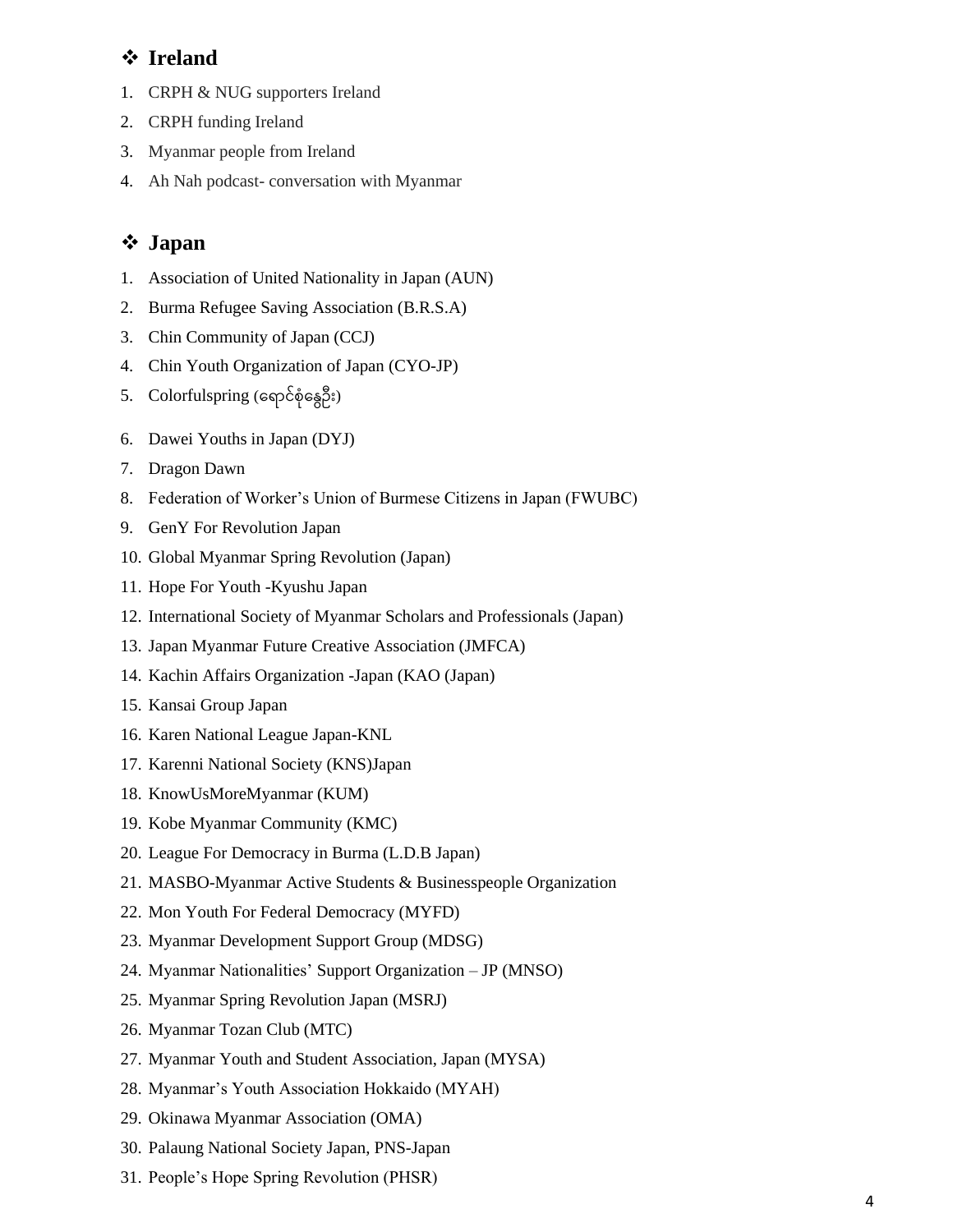- 32. Punnyakari Mon National Society Japan,PMNS-Japan
- 33. Revolution Tokyo Myanmar (RTM)
- 34. Shan Community in Japan (SCJ)
- 35. ShizuYouth For Myanmar
- 36. Sone See Yar (Volunteer Group)
- 37. Spring Revolution Restaurant
- 38. Tai Youths Network Japan (TYNJ)
- 39. Try Together At Japan (TTAJ)
- 40. Union of Myanmar Citizen Association Japan
- 41. Voice For Justice
- 42. We Are One Saga MOSA
- 43. We for All
- 44. We Support
- 45. Yaw Funding Japan
- 46. Yokohama Pamphlet Campaign Myanmar
- 47. ဂျပန်ပြည်မှ တွဲလက်များ

#### 48. 一般社団法人 ミャンマーグローバル支援財団 **(MGSF)**

### ❖ **Malaysia**

- 1. We Love Motherland-MM
- 2. Myanmar Ethnic Rohingya Human Rights Organization in Malaysia (MERHROM)

## ❖ **Myanmar**

- 1. "Do" farmer Organization
- 2. 7 Stars
- 3. 88 Generation Peace & Open Society
- 4. 8888 New Generation (Mohnyin)
- 5. Action Committee for Democracy Development (ACDD)
- 6. Action For Dignity &Development (ADD)
- 7. Ah. La. Ka (12) Hta Khwe. Primary Education Student Union
- 8. All Arakan Students' and Youths' Congress (AASYC)
- 9. All Burma Federation Trade Unions (ABFTU)
- 10. All Religions Strike Column
- 11. All Sagaing Township Basic Education Students' Union
- 12. All Schools of Aungmyaythazan Township Strike Group
- 13. Alternative Solutions for Rural Communities (ASORCOM)
- 14. Asia Myanmar Research Institute (AMRI)
- 15. Aung Myay Thar Zan Education Schools Strike Column)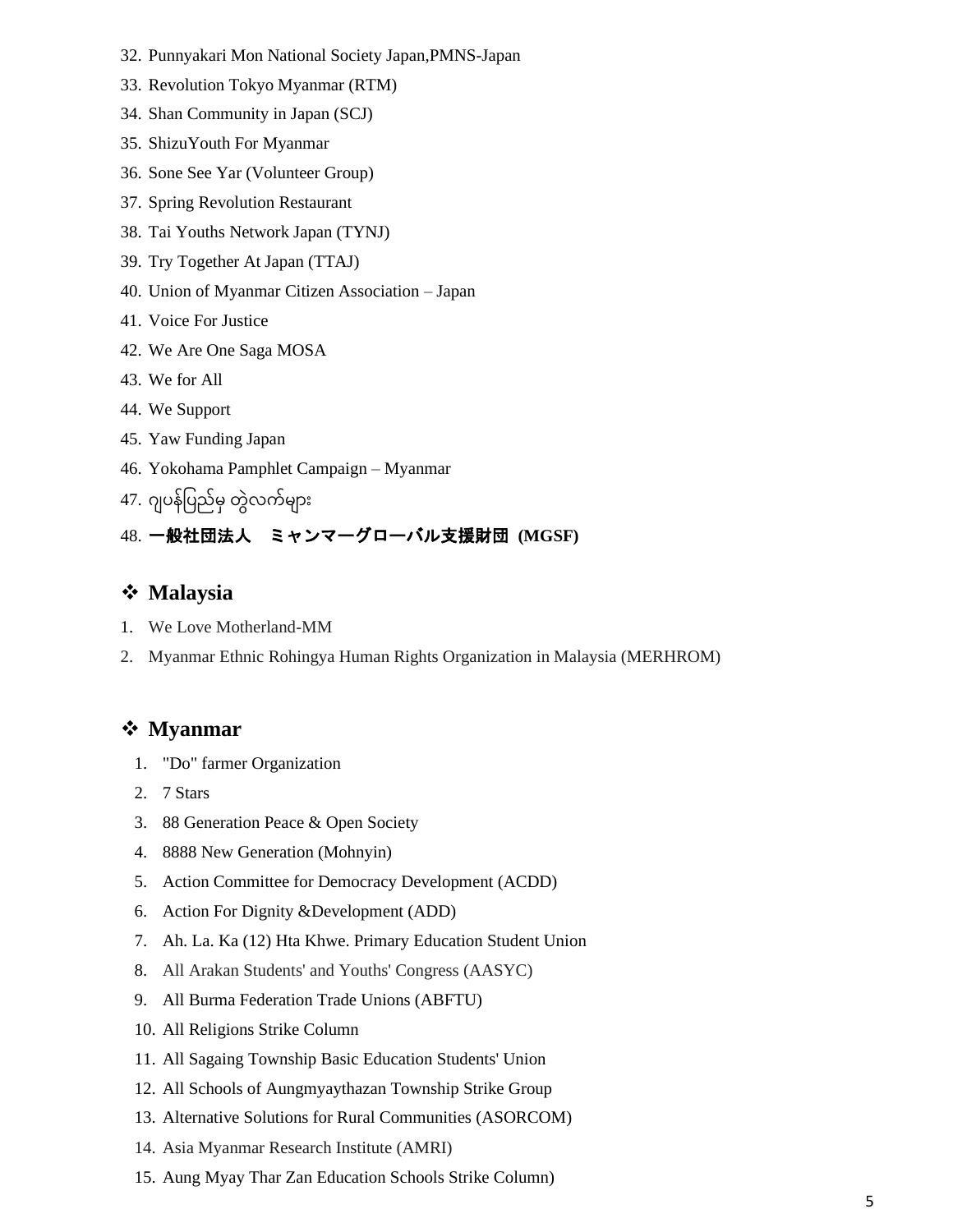- 16. Aung Myay Tharzan Basic Education Students' Union-ABFSU
- 17. Aung Pin Lae Main Strike Column
- 18. Ayeyarwaddy Youths' Union (AYU)
- 19. Bago Basic Education Students' Union
- 20. Bank Trade Unions Federation of Myanmar- BTUFM
- 21. BEHS-1,Hpa-An Basic Education Students' Union
- 22. BEHS-1,Mandalay Basic Education Students' Union-ABFSU
- 23. BEHS-11, Aungmyethazan Basic Education Students' Union-ABFSU
- 24. BEHS-24,Mahaaungmyay Basic Education Students' Union-ABFSU
- 25. BEHS-4,Mandalay Basic Education Students' Union-ABFSU
- 26. BEHS-8, Aungmyethazan Basic Education Students' Union-ABFSU
- 27. Blood Money Campaign
- 28. Board of Education Palaw
- 29. Burma Refugee serving association
- 30. CDM Board of Pauk-Khaung Township
- 31. CDM Support Team Mandalay (CSTM)
- 32. Chan Mya Thar Si Township People Strike Column
- 33. Chanayetharsan Basic Education Students' Union
- 34. Chanmyathazi Township People Strike
- 35. Chin Youth Organization (Matupi)
- 36. Coalition of Mandalay Engineers
- 37. Computer University (Mandalay) Student Union
- 38. Cooperative University Student Strike Column
- 39. Daik-U Basic Education Students' Union
- 40. Daung Sit Thi
- 41. Dawei Basic Education Students' Union
- 42. Dawei Development Association
- 43. Dawei Youth's Revolutionary Movement Strike Committee
- 44. Dawna Tenasserim IDPs Supply Force
- 45. Democracy, Peace and Women's Organization-DPW
- 46. Democratic Youth Council
- 47. Demoso Basic Education Students' Union
- 48. EAR Enemy Air Route Channel
- 49. Education Family (Anti Fascists Education Strike Columns Coordination Committee)
- 50. Ethnic Youths General Strike Committee (Mandalay)
- 51. Family Private School Basic Education Students' Union-ABFSU
- 52. Federation of General Workers Myanmar (FGWM)
- 53. Future Thanlwin
- 54. General Strike Committee of Nationalities (GSCN)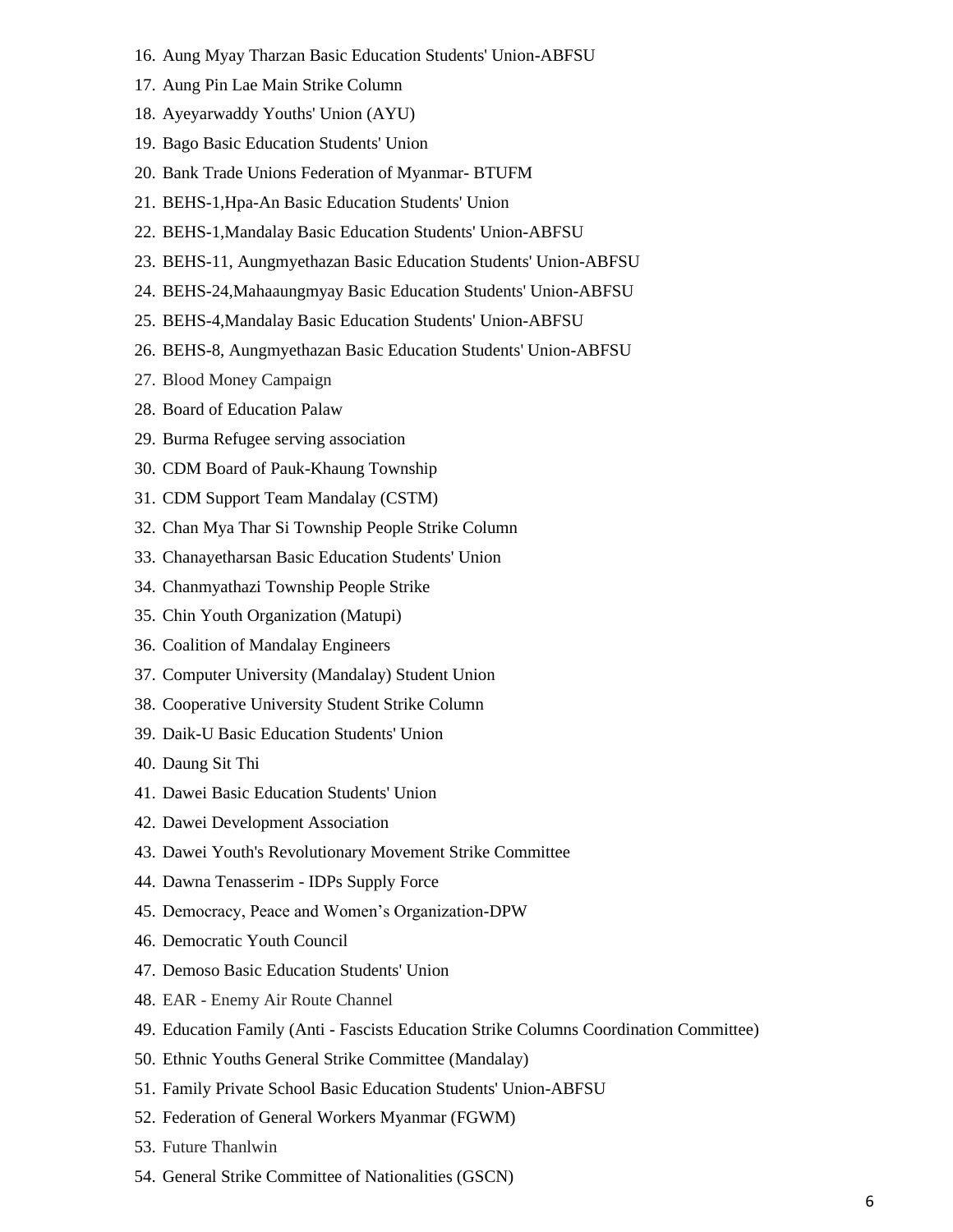- 55. Golden Heart Organization
- 56. Grassroots People
- 57. Hinthada Basic Education Students' Union-ABFSU
- 58. Hinthada University Distance Students' Organization
- 59. HKASHI
- 60. Hlaing Thar Yar Basic Education Students' Union
- 61. Hopin Basic Education Students' Union
- 62. Human Right Education Network
- 63. Human Rights Foundation of Monland
- 64. Inter-Faith Strike Column
- 65. Interfaith Youth Coalition on Aids in Myanmar (IYCA-Myanmar)
- 66. Justice For Myanmar
- 67. Kachin Human Rights Watch KHRW
- 68. Kanbung Youth (Matupi)
- 69. Kanpetlet Land Development Organization
- 70. Karen Human Rights Group
- 71. Karenni State Consultative Council KSCC
- 72. Katha Basic Education Students' Union
- 73. Kayan Internally Displacement Supervising Committee (KIDSC)
- 74. Keng Tung Youth
- 75. Khanthar Farmers Network
- 76. Khumzup Local Development Committee
- 77. Kyaikhto Basic Education Students' Union KBESU
- 78. Kyaikhto Students' Union KSU
- 79. Kyaukse Basic Education Students' Union
- 80. Kyauktada Strike Committee (KSC)
- 81. Labor Union Federation
- 82. Labutta Basic Education Students' Union-ABFSU
- 83. Langkho Basic Education Students' Union
- 84. Lashio Basic Education Students' Union
- 85. Launglon Basic Education Students' Union
- 86. League of Labour Union
- 87. Letpadan Basic Education Students' Union-ABFSU
- 88. LGBTIQ Strike Column
- 89. Maha Aung Myay Township People Collective Strike Column
- 90. Mandalar College Students Strike
- 91. Mandalar University Student Strike Column
- 92. Mandalar University Student Union
- 93. Mandalay Alliance Strike Collective Column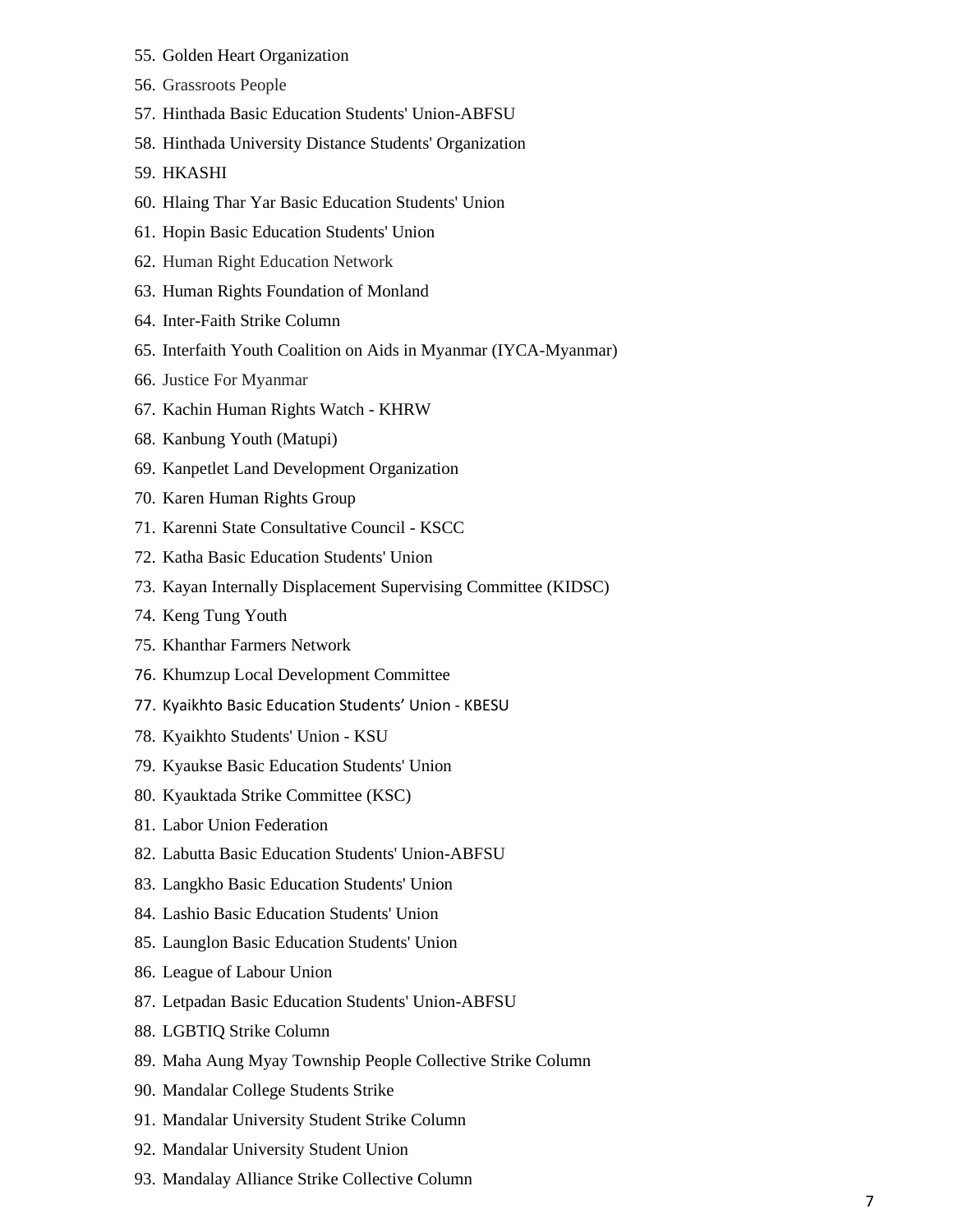- 94. Mandalay Based People Strike Column
- 95. Mandalay Civil Society Organizations
- 96. Mandalay Computer University Student Union
- 97. Mandalay Engineer Group
- 98. Mandalay Engineer United Force
- 99. Mandalay Kachin Youth (MKY)
- 100. Mandalay People Strike
- 101. Mandalay Poets' Union
- 102. Mandalay Private University Student Union (MPUSU)
- 103. Mandalay Technical University Student Union
- 104. Mandalay Technology University (MTU) Students Union
- 105. Mandalay Universities, Degree and College Teachers and Staffs Strike
- 106. Mandalay University Alumni Strike
- 107. Mandalay University of Foreign Languages Students Union
- 108. Mandalay University Student Alumni Union
- 109. Mandalay Wholesale Strike Column
- 110. Mandalay Women Strike
- 111. Mandalay Youth Strike Column
- 112. Matu Forum Committee
- 113. Matu Women Association
- 114. Mawkmai Basic Education Students' Union
- 115. Mawlamyine Basic Education Students' Union
- 116. Medical Family Mandalay (MFM)
- 117. Medical University (Mandalay) Student Union
- 118. Meikhtila Basic Education Students' Union-ABFSU
- 119. Midwives Training School (Mandalay) Student Union
- 120. MIIT Student Strike Column
- 121. Minbu Basic Education Students' Union-ABFSU
- 122. Minority Affairs Institute MAI (Myanmar)
- 123. Mogaung Basic Education Students' Union
- 124. Mohnyin Basic Education Students' Union
- 125. Monywa Basic Education Students' Union ABFSU
- 126. MRJ (Maraja)
- 127. Mudon Basic Education Students' Union
- 128. Muslim Youth Network
- 129. Muslim Youth Union
- 130. Muslim Youths Association
- 131. Mya Taung Strike Column
- 132. [Myanmar Alliance for Transparency and Accountability -](https://www.facebook.com/MATANRGMYANMAR/) MATA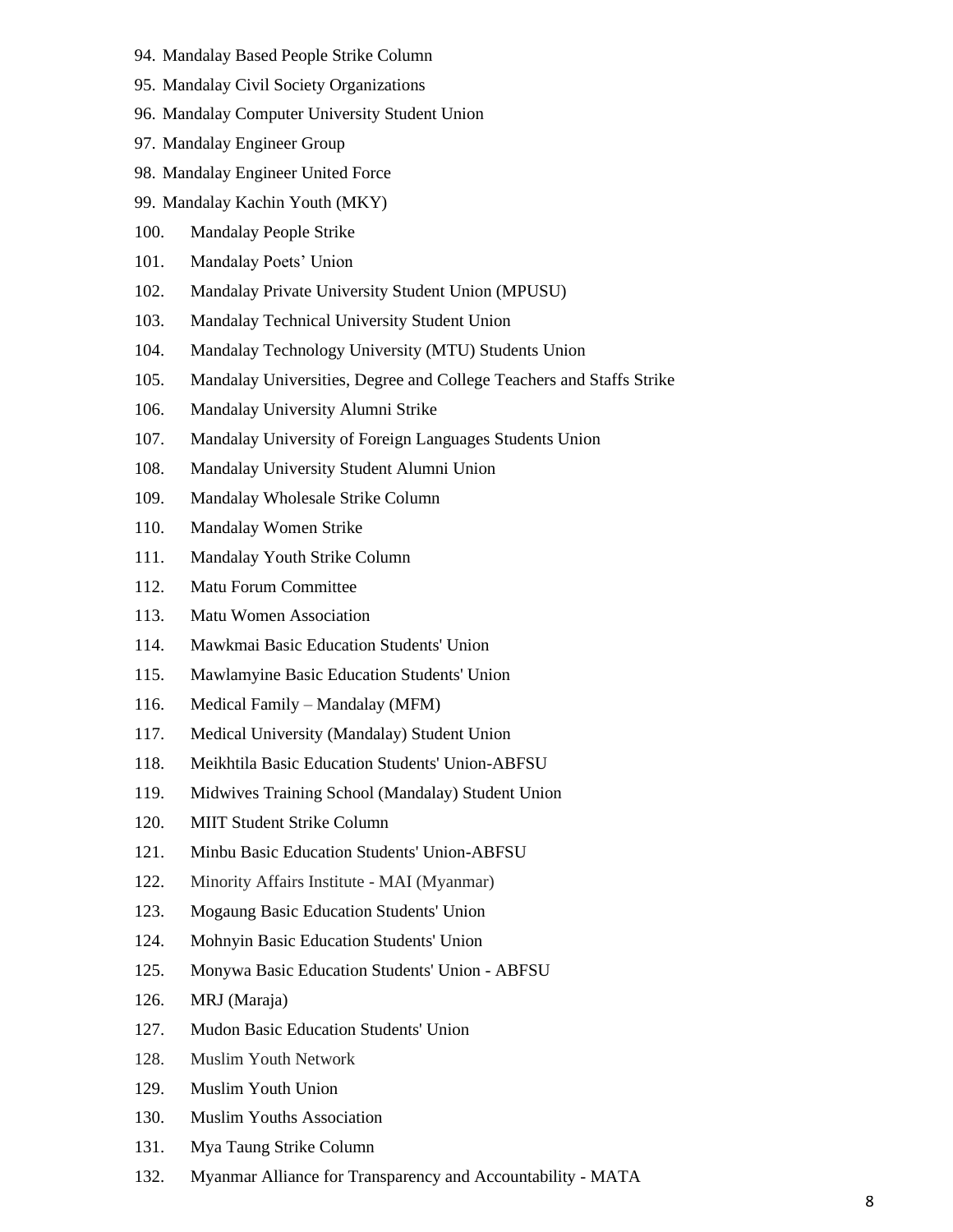- 133. Myanmar CDM Association
- 134. Myanmar Information Technology University (Mandalay) Student Union
- 135. Myanmar Institute of Information and Technology (Mandalay) Students Union
- 136. Myanmar People Alliance (Shan State)
- 137. Myanmar Railway, Region (3) CDM Strike Column
- 138. Myanmar Scout Network MSN
- 139. Myanmar Secret Informations MSI
- 140. National University of Arts and Culture (Mandalay) Students Union
- 141. National Youth League for Politics and Leadership
- 142. No (12) Basic Education Middle School Student Union
- 143. No (7) Basic Education High School Alumni Strike
- 144. No 7 State High School Alumni Strike Column
- 145. No.12 Basic Education Middle School (High Branch) Basic Education Students' Union
- 146. Northern Spectrum Youth Association
- 147. NRFF New Rehmonnya Federated Force
- 148. Nursing Training School Students Union (Mandalay)
- 149. Nursing University (Mandalay) Student Union
- 150. Nyaunglebin Basic Education Students' Union
- 151. Open Development Foundation
- 152. Padaung Basic Education Students' Union-ABFSU
- 153. Pan Pa Wash People Strike Column
- 154. Paramedical Technical University (Mandalay) Student Union
- 155. PDG-People Discussion Groups
- 156. PEC Private School Basic Education Students' Union
- 157. Pharmacy University (Mandalay) Student Union
- 158. Phayagye Peace Strike Column
- 159. Private Pre- school Teachers Association
- 160. Progressive Voice
- 161. Pyay Basic Education Students' Union-ABFSU
- 162. Pyay Underground News (PUGN)
- 163. Pyi Gyi Ta Gon Strike
- 164. Pyin Nyar Nan Daw Private School Basic Education Students' Union
- 165. Pyin Oo Lwin Basic Education Students' Union
- 166. Pyinmana Basic Education Students' Union-ABFSU
- 167. Representing The Arrested People Strike
- 168. Sangha Samaga Strike Column
- 169. Sangha Union Strike Group
- 170. Save and Care Organization for Women at Ethnic Border Areas
- 171. Second Tap Root Org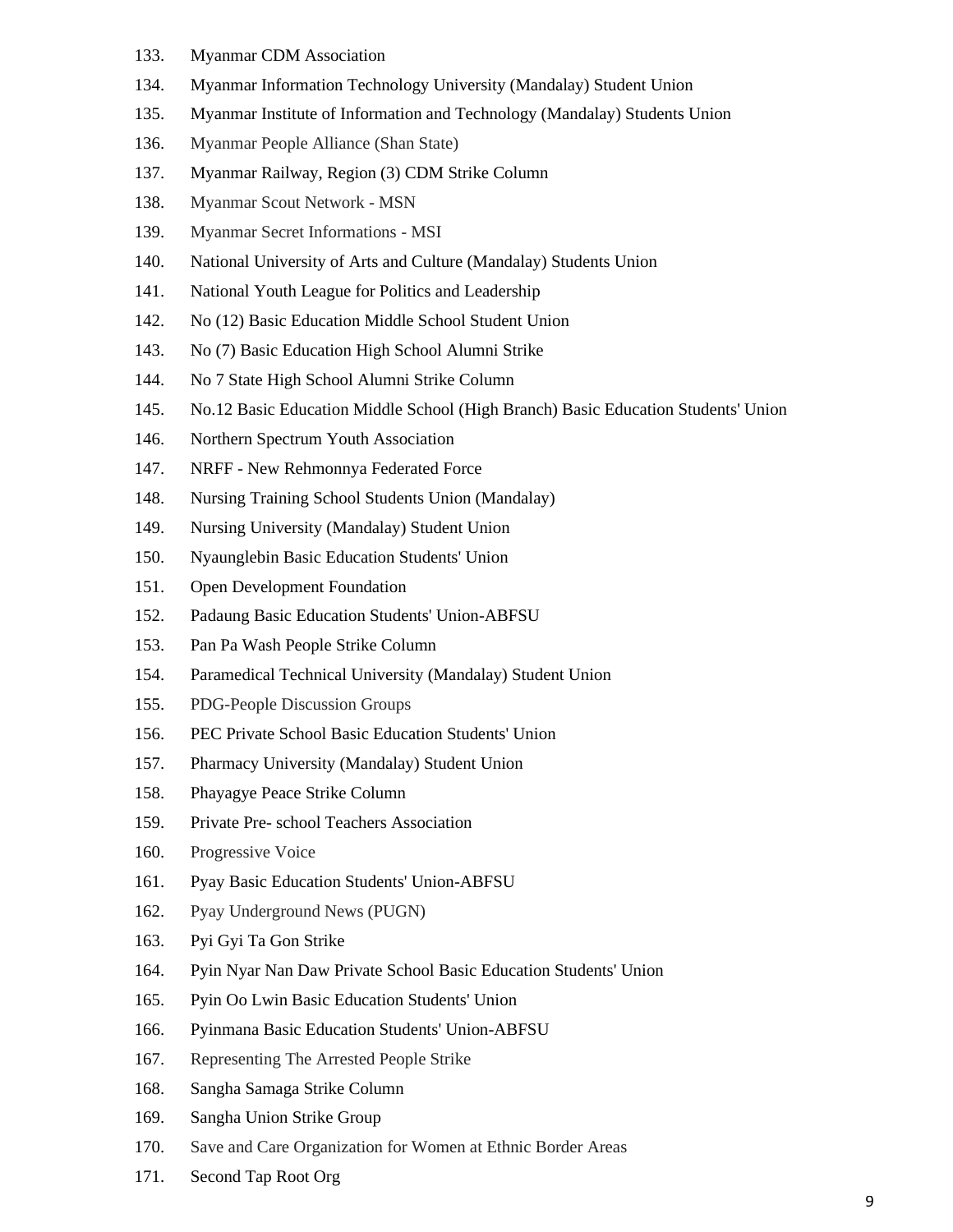- 172. Second Tap Root Organization
- 173. Sein Pan Strike
- 174. Shan MATA
- 175. Shan Women Development Network
- 176. Shwechinthae Farmers Network
- 177. Sintgaing Basic Education Students' Union
- 178. Sitt Nyein Pann Foundation
- 179. Solidarity of Trade Union Myanmar
- 180. Southern Youth Development Organization
- 181. Southern Youth Development Organization
- 182. Spring Revolution Interfaith Network-SRIN
- 183. Spring Revolution Myanmar Muslim Network (SRMMN)
- 184. Strike Column of Representatives of Arbitrarily Arrested People
- 185. Strike Column of Teachers from Universities and Degree Colleges of Mandalay
- 186. Student Union of Mandalay University of Foreign Language
- 187. Ta'ang Women's Organization
- 188. Taekwando Sport Association
- 189. Taekwondo Federation
- 190. Tampawadi People Strike
- 191. Tanintharyi Nationalities Congress
- 192. Taunggyi Basic Education Students' Union
- 193. Technological University (Yadanabon Cyber City) Students Union
- 194. Technological University Mandalay (TUM) Students Union
- 195. Tgi Anti-Coup Team
- 196. Tha Pyay Nyo Newsletter
- 197. Thaton Basic Education Students' Union
- 198. Traditional Medicine (Mandalay) Student Union
- 199. Twitter Team for Revolution
- 200. Uakthon Local Social Development Organization
- 201. Union of Karenni State Youth UKSY
- 202. University Muslim Students Network Myanmar
- 203. University of Computer Studies (Mandalay) Students' Union
- 204. University of Dental Medicine (Mandalay) Students Union
- 205. University of Dentistry (Mandalay) Student Union)
- 206. University of Medical Technology (Mandalay) Students Union
- 207. University of Medicine (Mandalay) Students Union
- 208. University of Nursing (Mandalay) Students Union
- 209. University of Pharmacy (Mandalay) Students Union
- 210. University of Traditional Medicine (Mandalay) Students Union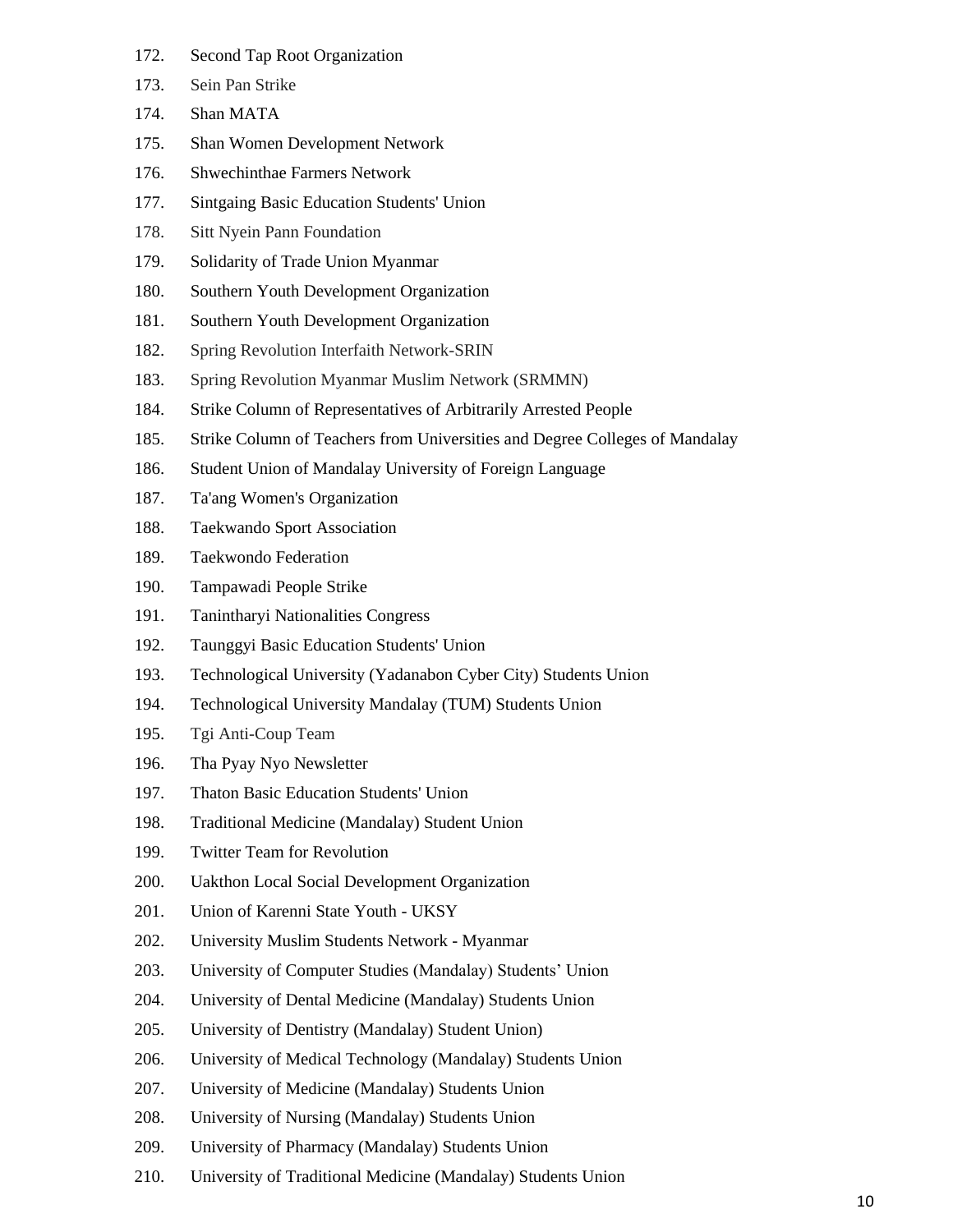- 211. University Students' Union Alumni Force (USUAF)
- 212. VEC Private School Basic Education Students' Union
- 213. Wetlet Basic Education Students' Union-ABFSU
- 214. Winemaw Civil Society Network
- 215. Women Alliance Burma (WAB) အမျိုးသမီးမဟာမိတ်အင်အားစ
- 216. Women Development Society
- 217. Women's Peace Network
- 218. Wundwin Basic Education Students' Union-ABFSU
- 219. Yadanabon University Students Union
- 220. Yangon Medical Network
- 221. Yangon Revolution Force YRF (Strike)
- 222. Yedashe Basic Education Students' Union-ABFSU
- 223. Youth Development Institute (YDI)
- 224. Youth Network Tanintharyi
- 225. Youth Poet Union
- 226. Zabuthiri Basic Education Students' Union-ABFSU
- 227. နယ်စပ်ဒေသရောက်တိုင်းရင်းသူအမျိုးသမီးများကယ်ဆယ်စောင့်ရှောက်ရေး (scoewba)

#### ❖ **Netherlands**

1. Support Group for Democracy in Myanmar (The Netherlands)

#### ❖ **New Zealand**

- 1. 8888 Generation (New Zealand)
- 2. Auckland Kachin Community Inc.
- 3. Auckland Zomi Community
- 4. Burmese Rohingya Welfare Organisation New Zealand
- 5. Chin Community of Auckland
- 6. Citizen of Burma Award- New Zealand
- 7. Federal Myanmar Benevolence Group (NZ)
- 8. Karenni Society New Zealand
- 9. Myanmar Engineers New Zealand
- 10. Myanmar Gonye (New Zealand)
- 11. Myanmar Students' Union in New Zealand
- 12. New Zealand Doctors for NUG
- 13. New Zealand Karen Association
- 14. New Zealand Zo Community Inc.
- 15. Overseas Mon Association. New Zealand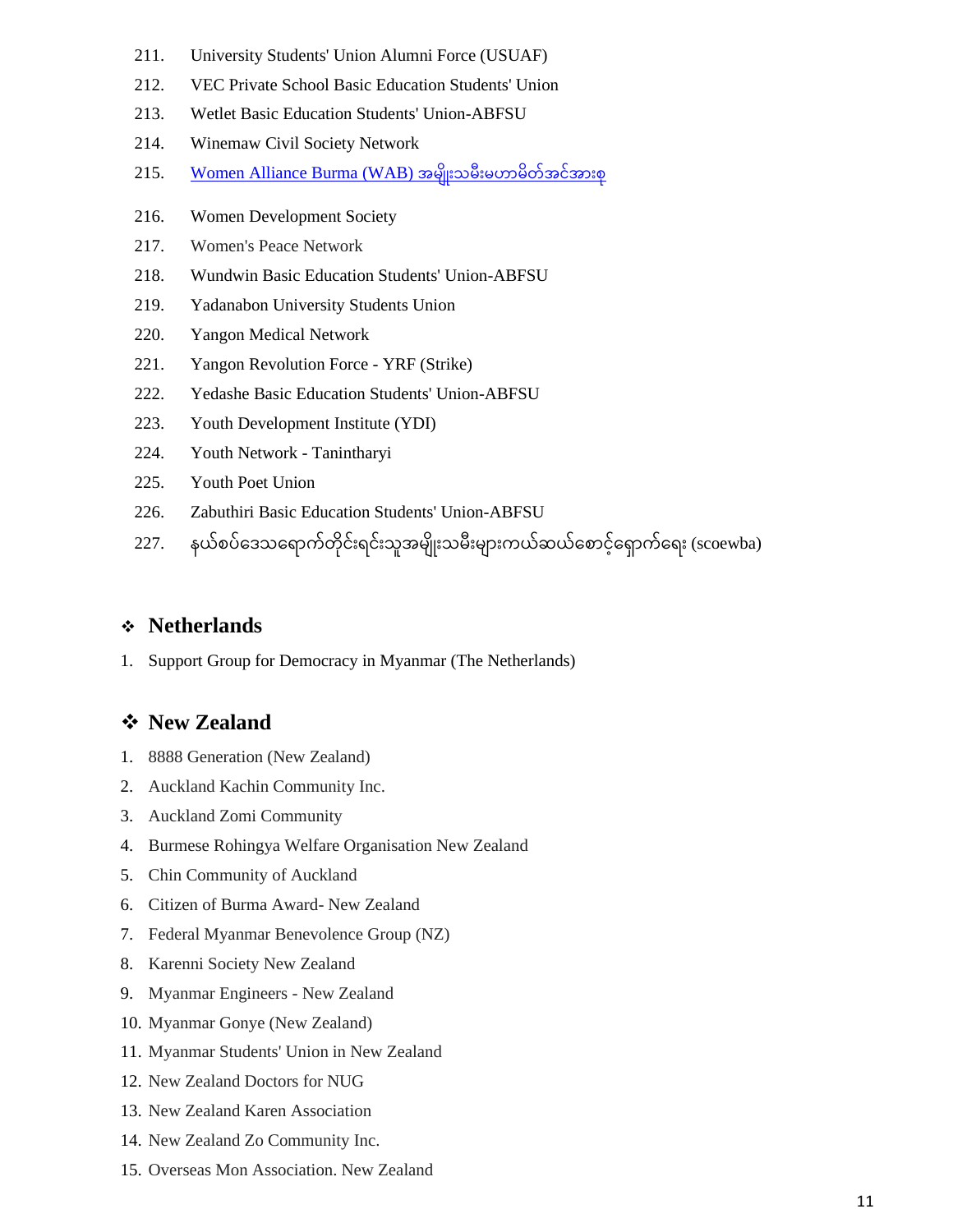- 16. Pyithu Gonye (New Zealand)
- 17. Rohingya Welfare Organisation New Zealand
- 18. Rvwang Community Association New Zealand
- 19. Save Myanmar Fund (New Zealand)
- 20. Shan Community (New Zealand)

#### ❖ **Norway**

1. CRPH Support Group (Norway)

## ❖ **Philippines**

1. Initiatives for International Dialogue (IID)

#### ❖ **South Korea**

- 1. Activists group for Human Rights 'BARAM'
- *2.* Asian Dignity Initiative *(ADI)*
- 3. Caritas convent
- 4. Caritas Sister of Jesus
- 5. Congregazione delle Suore della Carità
- 6. Handmaids of the Sacred Heart of Jesus
- 7. Interreligious Climate and Ecology Network
- 8. JPIC subcommitte of The Association of Major Superiors of Women Religious in Korea
- 9. KOREA MYANMAR SOLIDARATY
- 10. Korean House for International Solidarity
- 11. People's Initiative for Development Alternatives
- 12. People's Solidarity for Participatory Democracy (PSPD)
- 13. Progressive 3.0
- 14. Salesian sisters (살레시오수녀회)
- 15. Salesian Sisters of St. Don Bosco
- 16. Sisters of NotreDame
- 17. Sisters of Our Lady of Perpetual Help(SOLPH)
- 18. Solidarity for Another World
- 19. The subcommitte of The Association of Major Superiors of Women Religious in Korea

#### ❖ **Sweden**

- 1. Karen Swedish Community (KSC)
- 2. Sweden Myanmar Supporting Community

#### ❖ **Taiwan**

1. Taiwan Alliance for Myanmar